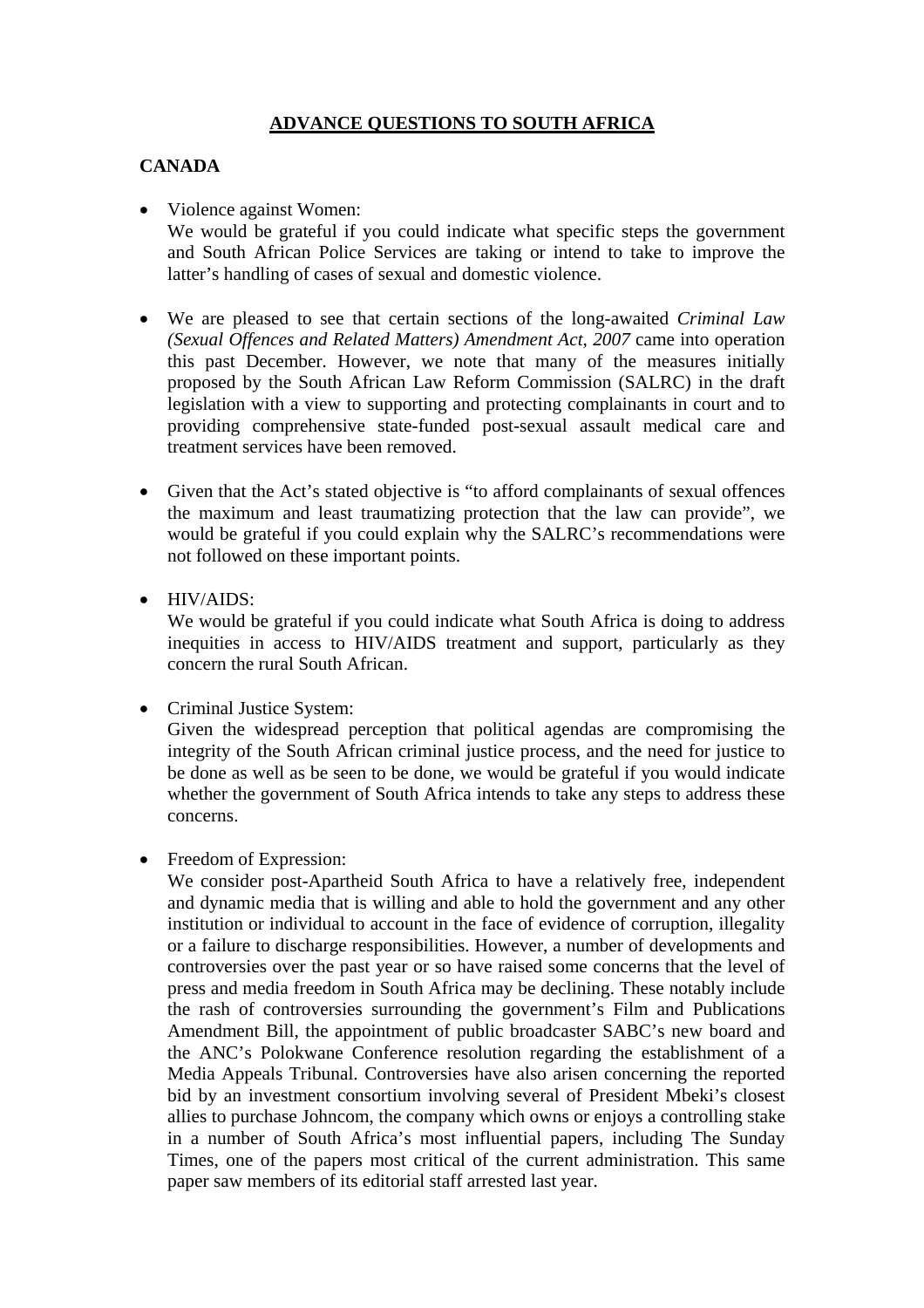• All of these issues raise the specter of state interference with that freedom of expression currently enjoyed by the South African media and we would be grateful if you could indicate whether such concerns are justified and what steps, if any, the government intends to take in the near future to protect and promote the freedom of expression, notably as it concerns the freedom of the press and other media, that it is constitutionally obligated to respect.

## **DENMARK**

• What measures does the government of South Africa intend to take in order to ensure that the reported use of torture is abolished?

# **FINLAND**

- We acknowledge that the Government of South Africa has made commitments to protect children from violence, including by prohibiting the use of corporal punishment in schools, in the penal system and in alternative care settings<sup>[1](#page-1-0)</sup>.
- With regard to the United Nations study on violence against children<sup>[2](#page-1-1)</sup>, which states that "no violence against children is justifiable; all violence against children is preventable", we would appreciate to receive further information on legislative, administrative and other measures taken to implement the Study's overarching and setting-specific recommendations in South Africa. In particular, we would greatly appreciate if the Government of South Africa could share with us good practices to prevent and respond to violence against children<sup>[3](#page-1-2)</sup>.

# **GERMANY**

 $\overline{a}$ 

- Which measures are envisaged by the GoSA to improve equal access to health care and treatment for women suffering from HIV?
- Regarding the alarmingly high crime rates, which measures are intended to be taken by the GoSA to improve the security of its citizens and to enhance the protection of particularly vulnerable groups such as women and children?
- South Africa's constitution is considered one of the most progressive with regard to access to safe drinking water given the fact that the right to access to safe drinking water is explicitly mentioned. Contrary to many other states, South Africa was able to substantially increase the number of people with access to water. How could South Africa's example serve as an example of "best practices" and what are the advantages of a human rights based approach to the water issue?

<span id="page-1-0"></span><sup>&</sup>lt;sup>1</sup> The summary prepared by OHCHR in accordance with paragraph 15 (c) of resolution  $5/1$  of the Human Rights Council (A/HRC/WG.6/1/ZAF/2, paragraph 17).

<span id="page-1-1"></span><sup>&</sup>lt;sup>2</sup> Report of the independent expert for the United Nations study on violence against children  $(A/61/299).$ <sup>3</sup> Penert (v)

<span id="page-1-2"></span>Report (which provides information on the dissemination of the United Nations study on violence against children and on progress made in the initial phase of follow-up to the study) of the independent expert for the United Nations study on violence against children (A/62/209, see footnotes 21, 25, 39 and 47).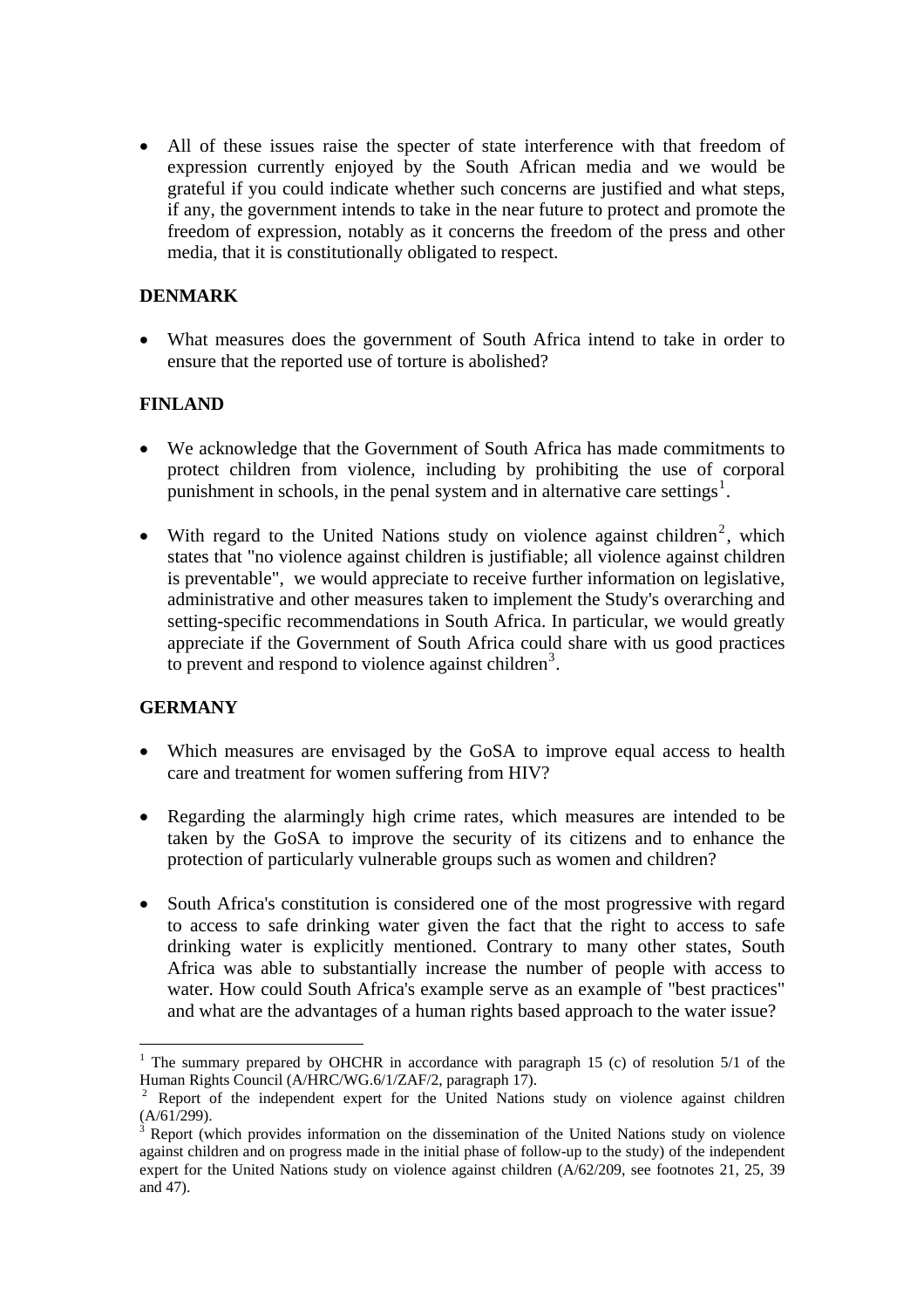### **IRELAND**

- What measures have been taken to promote the role of human rights defenders, through education and inclusion in decision-making, in particular amongst national authorities, law enforcement officials and security officers?
- What measures have been put in place to support the work of human rights defenders?

## **PORTUGAL**

• South Africa is an important player in the development of human rights law, namely regarding economic, social and cultural rights. The Government of South Africa, however, has not yet ratified ICESCR. Does the GoSA have a timetable for ratification? Would it be possible to have some information on the difficulties South Africa is facing in the ratification process?

## **SWEDEN**

- In its general comment no. 8 (2006), the Committee on the Rights of the Child recommended all states to prohibit all forms of corporal punishment against children, stating the punishment "directly conflicts with the equal and inalienable rights of children to respect for their human dignity and physical integrity," in contravention of the Convention on the Rights of the Child. South Africa has prohibited the use of corporal punishment in schools and other public institutions, while such punishment continues to be lawful in the context of the family. What measures is the government of South Africa taking to ensure the sufficient legal protection of the freedom of children from physical or mental violence, injury or abuse, neglect or negligent treatment, maltreatment or exploitation in accordance with the said Convention?
- South African legislation, such as the Domestic Violence Act and the recent Criminal Law (Sexual Offences and Related Matters) Amendment Act, provides protection for women against violence. The government has also instituted a number of measures to further the handling by police and judicial bodies of criminal offenses, as well as initiatives such as the 16 Days of Activism on Violence against Women and Children. As the same time, rape, assault and other violence against women, including girls, continues to be widespread. Civil society organisations report that police authorities often refrain from acting on complaints of violence against women. Could the government of South Africa elaborate on what further measures it is considering and taking to eliminate violence against women?